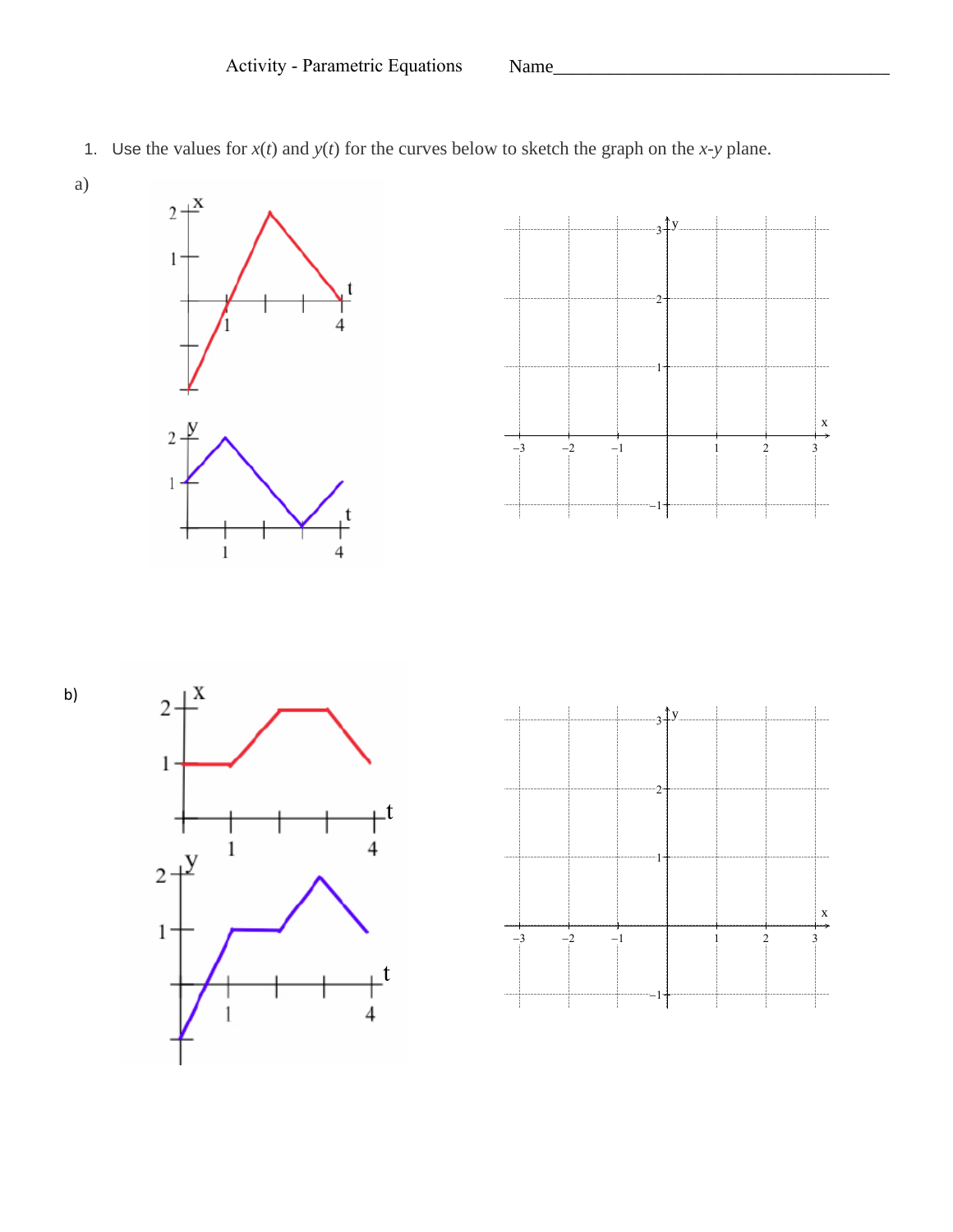

2. Graph the equations  $x = \cos t$ ,  $y = \sin t$  on the *x*-*t* and *y*-*t* planes below and then on the *x*-*y* plane.

- 3. a) Find the equation of a line that is tangent to the curve on the x-y plane above when 3  $t=\frac{\pi}{2}$ .
	- b) Find the equation of a line that is normal (perpendicular) to the curve at this same point.

c) Draw these lines on your graph. Does the normal line go through the center of the circle? Do you think all lines normal to the circle go through the center? Why or why not?